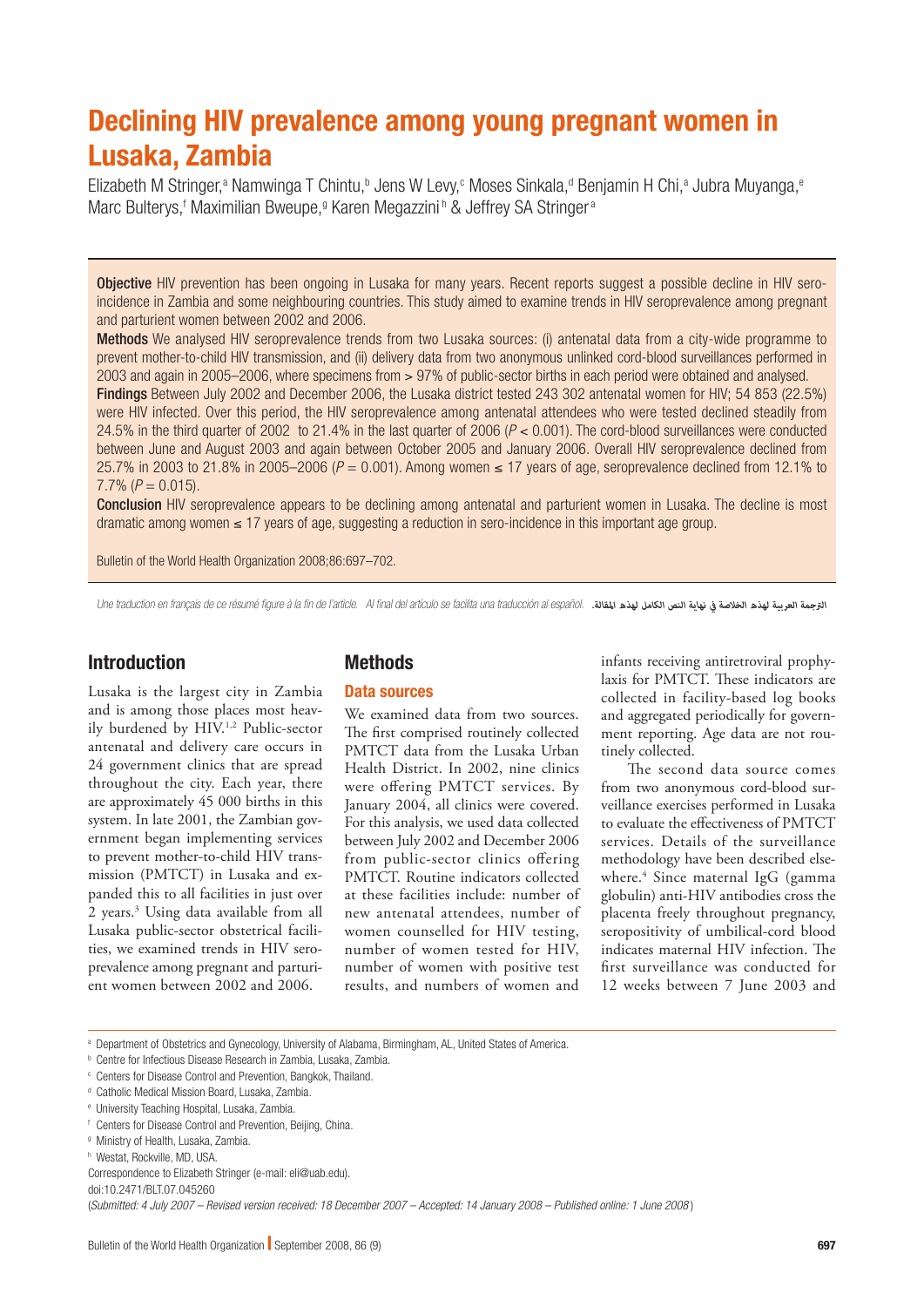**HIV prevalence among pregnant women in Zambia Elizabeth M Stringer et al. Elizabeth M Stringer et al.** 

31 August 2003. The second surveillance was conducted for 10 weeks between 12 October 2005 and 15 January 2006, with a hiatus between 12 November and 2 December 2005 during which time no specimens were collected. In each surveillance exercise, cord blood was obtained from discarded placentas of almost all liveborn infants (> 97% of births) in all Lusaka public-sector delivery facilities. Specimens were analysed for maternal HIV serostatus using a single rapid HIV antibody test (Determine HIV1/2; Abbott Laboratories, Abbott Park, IL, United States of America).

## Ethical approval

Cord-blood surveillance activities received ethical approval from both the University of Zambia Research Ethics Committee and the University of Alabama at Birmingham Institutional Review Board for Human Use. The programmatic analysis of the Lusaka District PMTCT programme was deemed exempt from human subjects review by the same two committees.

# Analysis

Programmatic data on HIV prevalence were aggregated over periods of 3 months to provide stability for individual period estimates. We used the Cochran-Armitage test to evaluate the trend in HIV prevalence over time and used logistic regression to produce predicted probabilities of maternal HIV-positive status over the course of the programme. Since HIV-prevalence rates may vary geographically, and not all sites had PMTCT services until the beginning of 2004, we also evaluated site-specific estimates by examining each site separately over time and by employing generalized linear mixed models with random coefficient analysis.<sup>5</sup>

For analysis of the cord-blood surveillances, we restricted the data to women who received their antenatal care in Lusaka to maximize comparability with the antenatal data. We used the  $\chi^2$  test to compare HIV prevalence rates (overall and stratified by age) between the two surveillance exercises. We used Wilson's method $6$  to generate confidence intervals around prevalence estimates in both the programmatic data and the cord-blood surveillance. Analyses were performed with SAS 9.1

Table 1. HIV seroprevalence among women tested for HIV in antenatal care at 24 public sector clinics in Lusaka, Zambia

| <b>Clinic</b>           | Year <sup>a</sup> |      |      |      | <b>Trend</b> <sup>b</sup> | P-value  |  |
|-------------------------|-------------------|------|------|------|---------------------------|----------|--|
|                         | 2003              | 2004 | 2005 | 2006 |                           |          |  |
| <b>Bauleni</b>          | 22.2              | 21.5 | 19.7 | 18.5 | $-2.18$                   | 0.03     |  |
| Chianama                | 25.5              | 23   | 20.3 | 16.6 | $-4.13$                   | < 0.0001 |  |
| Chainda                 | 22.1              | 20.2 | 19.8 | 17   | $-2.51$                   | 0.012    |  |
| Chawama                 | 22.2              | 20.5 | 23.1 | 22.6 | 1.65                      | 0.099    |  |
| Chazanga                | 17                | 20.1 | 16.9 | 18.1 | $-0.77$                   | 0.444    |  |
| Chelstone               | 25.1              | 20.2 | 19.3 | 22.1 | $-2.32$                   | 0.020    |  |
| Chilenje                | 23.7              | 19.4 | 18   | 18.5 | $-2.89$                   | 0.004    |  |
| Chipata                 | 23.9              | 24.2 | 21.7 | 20.4 | $-4.29$                   | < 0.0001 |  |
| <b>Civic Center</b>     | 28.3              | 26.3 | 25.8 | 26.9 | $-0.70$                   | 0.483    |  |
| George                  | 22.9              | 24.1 | 24.1 | 22.5 | $-0.78$                   | 0.439    |  |
| Kabwata                 | 24.5              | 23.8 | 24.5 | 22.3 | $-1.44$                   | 0.151    |  |
| Kalingalinga            | 24.8              | 24.9 | 24.6 | 25.5 | 0.40                      | 0.69     |  |
| Kamwala                 | 27.7              | 25.8 | 23   | 23   | $-5.29$                   | < 0.0001 |  |
| Kanyama                 | 23                | 24.6 | 22.4 | 22.5 | $-1.60$                   | 0.109    |  |
| Kaunda Square           | 25.3              | 23.2 | 22.6 | 18.1 | $-3.38$                   | 0.001    |  |
| Lilayi                  | 18.3              | 18   | 17.8 | 9.2  | $-6.33$                   | < 0.0001 |  |
| Makeni                  | 20.4              | 21.5 | 21.1 | 19.6 | $-0.95$                   | 0.341    |  |
| Mandevu                 | 27.1              | 24.9 | 22.3 | 23.5 | $-3.19$                   | 0.001    |  |
| <b>Matero Main</b>      | 28                | 22.7 | 30.4 | 27.5 | $-0.032$                  | 0.974    |  |
| <b>Matero Reference</b> | 25.3              | 26.5 | 25.2 | 23.9 | $-1.88$                   | 0.06     |  |
| <b>Mtendere</b>         | 22.6              | 21.6 | 21   | 20.3 | $-2.08$                   | 0.037    |  |
| Ngombe                  | 19.4              | 21   | 19.8 | 17.9 | $-1.25$                   | 0.212    |  |
| Railway                 | 24.7              | 21.7 | 23.4 | 25.1 | 0.882                     | 0.378    |  |
| <b>State Lodge</b>      | 16.4              | 13   | 15.7 | 11.8 | $-1.12$                   | 0.264    |  |

<sup>a</sup> The year 2002 is omitted because only partial year data are available.

<sup>b</sup> Trend statistic is Z score derived from Cochran-Armitage test of quarterly prevalence data between 3rd quarter of 2002 and 4th quarter of 2006. A negative trend indicates declining prevalence over time.

(SAS Institute, Cary, NC, USA) and S-Plus 6.1 (Insightful Corporation, Seattle, WA, USA.).

## **Results**

## Programmatic PMTCT data

From July 2002 to December 2006, the proportion of women attending antenatal care clinics who accepted HIV testing increased steadily over the evaluation period (71% to 94%; *P* < 0.001; Fig. 1). During that same period, the absolute number of women testing positive for HIV also increased. However, as a proportion of those accepting testing, the number testing positive declined from approximately 24.5% (3rd quarter 2002) to 21.4% (4th quarter 2006; Cochran-Armitage trend test < 0.001). Yearly seroprevalences were 24.8% (2002); 24.0% (2003); 23.0% (2004); 22.3% (2005); and 21.6% (2006). In a site-specific analysis, we observed a decreasing seroprevalence in 21 of 24 sites (Table 1).

These site-specific declines were statistically significant  $(P < 0.05)$  in 11 sites. In three sites, the trend was slightly positive, but did not achieve statistical significance.

The generalized linear mixed models with random coefficients analysis estimated the average decline in the site-specific HIV prevalence rates of about 1% per year (0.988%, *P* < 0.001). This rate of decline is slightly greater than that estimated by the logistical model, which does not consider site variation in its estimate (Fig. 2).

## Cord-blood surveillance data

The first cord-blood survey occurred between 7 June 2003 and 31 August 2003. Over this period, 10 384 women gave birth to liveborn infants in publicsector facilities in Lusaka and 10 194 (98%) analysable specimens were obtained. Of these, 8787 (86%) received antenatal care in Lusaka, of which 2255 (25.7%) were seropositive. The second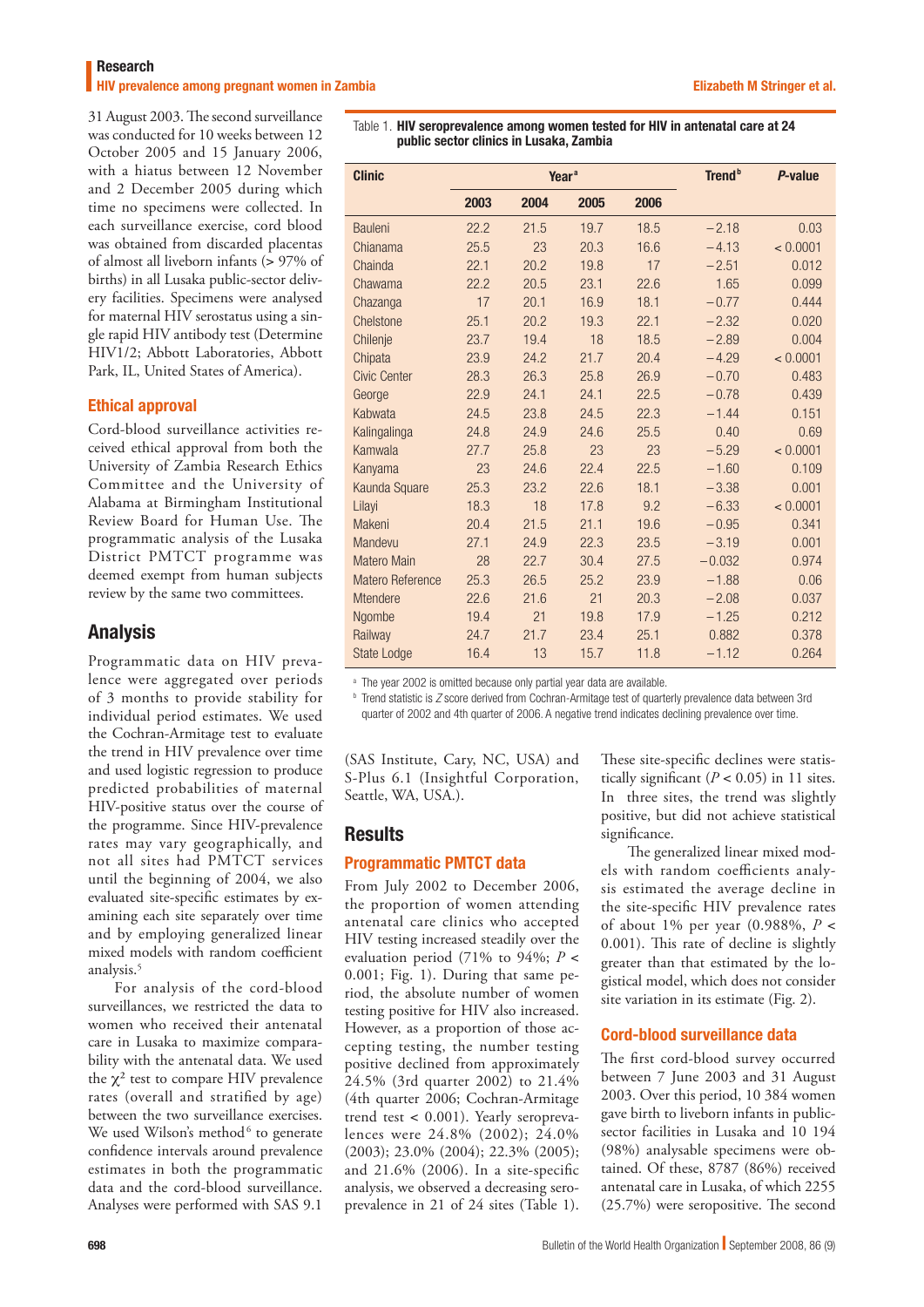Fig. 1. Uptake of HIV testing among antenatal attendees and parturients in Lusaka, Zambia<sup>a</sup>



<sup>a</sup> Uptake of HIV testing among women attending antenatal care in public sector facilities in Lusaka.

surveillance was conducted between 12 October 2005 and 12 November 2005 and then again between 3 December 2005 and 15 January 2006. Over the period of the 2005–2006 cord-blood surveillance, 7665 women gave birth to liveborn infants in public-sector facilities in Lusaka and 7438 (97%) analysable specimens were obtained. Of these, 6756 (88%) received antenatal care in Lusaka, of which 1473 (21.8%) were seropositive (Fig. 2).

In women  $\leq 17$  years of age, the HIV seroprevalence declined 37% between the two surveillance periods, from 12.1% (77/635) in 2003 to 7.7%  $(37/481)$  in 2005–2006 ( $P = 0.015$ ). Similarly, HIV seroprevalence declined

among women aged 20–24 from 25.8% (833/3234) to 20.3% (499/ 2455) ( $P < 0.001$ ) and among women aged 25–29 from 31.8% (677/2126) to 27.8% (499/1794) (*P* = 0.006). The HIV seroprevalence did not change significantly in women aged 18–19, 30–34, or  $\geq$  35 years (Table 2).

## **Discussion**

These data clearly indicate a decline in HIV seroprevalence among pregnant women in Lusaka between 2002 and 2006. The most notable decline occurred among the youngest women  $(\leq 17$  years of age). HIV in this age group declined from 12.1% to 7.7%

over a 28-month period. HIV prevalence among adolescents has been proposed as a reasonable surrogate for HIV incidence since this population can be presumed to have become sexually active recently. Use of HIV seroprevalence among adolescents to estimate incidence is particularly useful in settings where more accurate measures of HIV incidence (e.g. detuned antibody assays, pooled RNA testing) are not yet part of widespread surveillance activities.7 Other investigators in Zambia corroborate our findings with notable declines in the youngest age groups and in Lusaka in general.<sup>8,9</sup>

The primary strength of this analysis lies in the very high ascertainment





a The logistical regression line represents the most conservative estimate of seroprevalence decline. A generalized linear mixed model with random coefficient analysis fits a steeper curve, as does a simple connection of the two cord-blood surveillance estimates.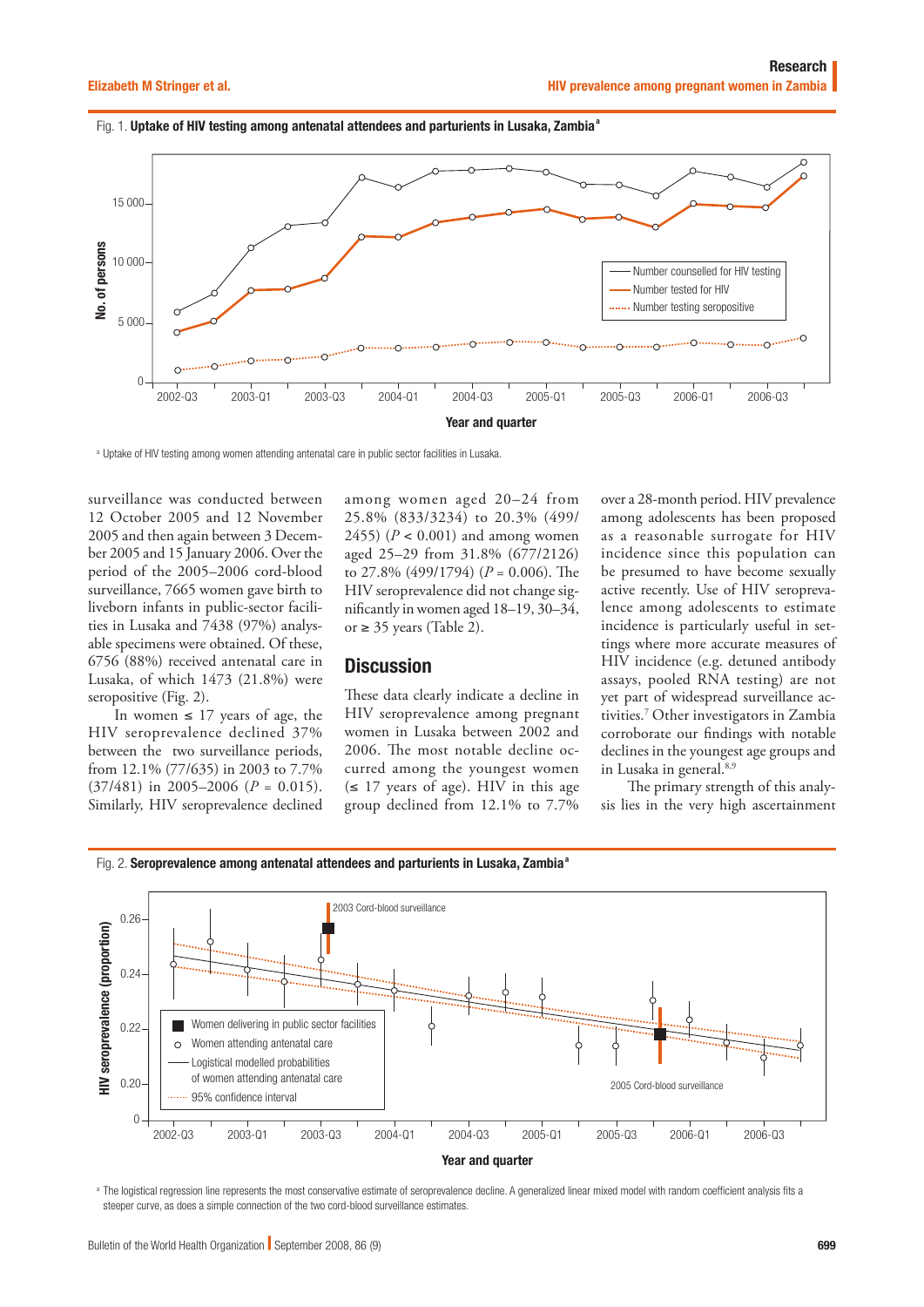|  | Table 2. Age-stratified HIV prevalence among women delivering in all public-sector facilities using cord-blood surveillances <sup>a</sup> |
|--|-------------------------------------------------------------------------------------------------------------------------------------------|
|  |                                                                                                                                           |

| Age group<br>(years) | 2003                |                              |                   | 2005-2006           |                                 |               | <b>Relative</b>    | P-value |
|----------------------|---------------------|------------------------------|-------------------|---------------------|---------------------------------|---------------|--------------------|---------|
|                      | Seropreva-<br>lence | <b>Seroprevalence</b><br>(%) | 95% CI            | Seropreva-<br>lence | <b>Seroprevalence</b><br>$(\%)$ | 95% CI        | decrease<br>$(\%)$ |         |
| $\leq$ 17            | 77/635              | 12.1                         | $9.7 - 14.9$      | 37/481              | 7.7                             | $5.6 - 10.5$  | 0.36               | 0.015   |
| $18 - 19$            | 197/1235            | 16.0                         | $14.0 - 18.1$     | 132/924             | 14.3                            | $12.1 - 16.7$ | 0.11               | 0.29    |
| $20 - 24$            | 833/3234            | 25.8                         | $24.3 - 27.3$     | 499/2455            | 20.3                            | $18.8 - 22.0$ | 0.21               | < 0.001 |
| $25 - 29$            | 677/2126            | 31.8                         | $29.9 - 33.9$     | 499/1794            | 27.8                            | $25.8 - 30.0$ | 0.13               | 0.006   |
| $30 - 34$            | 349/1055            | 33.1                         | $30.2 - 36.0$     | 232/798             | 29.1                            | $26.0 - 32.4$ | 0.12               | 0.066   |
| $\geq 35$            | 122/497             | 24.5                         | $21.0 - 28.5$     | 74/304              | 24.3                            | $19.9 - 29.5$ | 0.01               | 0.948   |
| Unknown age          | 2/5                 | —                            | $\qquad \qquad -$ | 1/2                 | $\overline{\phantom{0}}$        |               |                    |         |
| Total                | 2257/8787           | 25.7                         | $24.8 - 26.6$     | 1474/6758           | 21.8                            | $20.8 - 22.8$ | 0.15               | < 0.001 |

CI, confidence interval.

a Exact dates were: 2003 surveillance (7 June 2003–31 August 2003); 2005–2006 surveillance (12 October 2005–12 November 2005 and 2 December 2005–15 January 2006).

of samples. The cord-blood surveillance exercises each achieved > 97% specimen ascertainment and, as such, are essentially census surveys of all public-sector births. The antenatal data represent increasing specimen ascertainment over time. When the programme began, not all antenatal sites were offering services yet and testing uptake was around 70%.3 However, testing rates have steadily increased and, since mid-2005, more than 90% of new antenatal attendees are being tested (N Chintu, unpublished). We also know from the cord-blood surveillances that women who refused testing in 2003 were more likely to be seropositive than those who accepted.<sup>4</sup> In light of this, it is likely that the decline in seroprevalence represented by the regression line in Fig. 2 may actually under-represent the real decline.

Since these data derive from populations of pregnant women, we should be careful not to make broad generalizations about HIV trends among all adolescents or all women. However, we would anticipate that the HIV seroprevalence among pregnant adolescents would be higher than among adolescents in the general population. Michelo et al. have reported that HIV seroprevalence among urban-dwelling women in Zambia aged 15–19 years declined from 12.3% in 1995 to 7.7% in 2003.9 In addition, the results of the 2005 Zambian Sexual Behaviour Study indicate that the median age of sexual debut declined from 18.5 years to 16.5 years between 2003 and 2005.10

In the oldest age groups of women, the HIV seroprevalence declined only modestly or not at all. This may represent a cohort effect, where HIVinfected women become older between sampling periods and move from one age group to another, but also, we suspect that the slight decline in the older populations may be due to death of infected women.<sup>4</sup> As highly active antiretroviral therapy becomes more widespread, and there are potentially fewer people dying from AIDS, we might expect over time that the overall HIV seroprevalence would increase in the older populations.<sup>11</sup>

With over 37 million adults infected worldwide, and 5.3 million new cases each year, the ultimate solution to the epidemic is to prevent new cases of HIV, especially among young people. Ecological data from Uganda suggest that prevention campaigns are working: condom usage and preventive sexual behaviour has increased simultaneously as the HIV prevalence among the antenatal population has continued to decline.12 As countries work hard to curb the HIV epidemics, these results from the youngest age groups in urban Zambia are encouraging, given the large investments in prevention of  $HIV.$ 

#### Acknowledgements

We thank the clinicians in the Lusaka Urban District and University Teaching Hospital, whose hard work in the area of PMTCT has saved many thousands of babies and has also made this study possible. We also thank Dr Meade Morgan and Dr Ray Shiraishi of the United States CDC-Atlanta for their help in reviewing this paper for statistical soundness.

Funding: This work was initially supported by the Call-to-Action initiative of the Elizabeth Glaser Pediatric AIDS Foundation (EGPAF) and later by a multicountry grant to EGPAF from the United States CDC (U62/CCU12354). Additional investigator salary support was provided by the National Institutes of Health (K01-TW05708; K01- TW06670; P30-AI027767) and the Elizabeth Glaser Pediatric AIDS Foundation (EGSA 19-02).

Competing interests: None declared.

## Résumé

#### Déclin de la prévalence du VIH chez les jeunes femmes enceintes de Lusaka en Zambie

Objectif La prévention de l'infection par le VIH est pratiquée à Lusaka depuis de nombreuses années. Les rapports récents laissent entrevoir un déclin de la séroincidence du VIH en Zambie et dans certains pays voisins. L'objectif de la présente étude est d'examiner les tendances de la séroprévalence du VIH chez les femmes enceintes et les parturientes entre 2002 et 2006.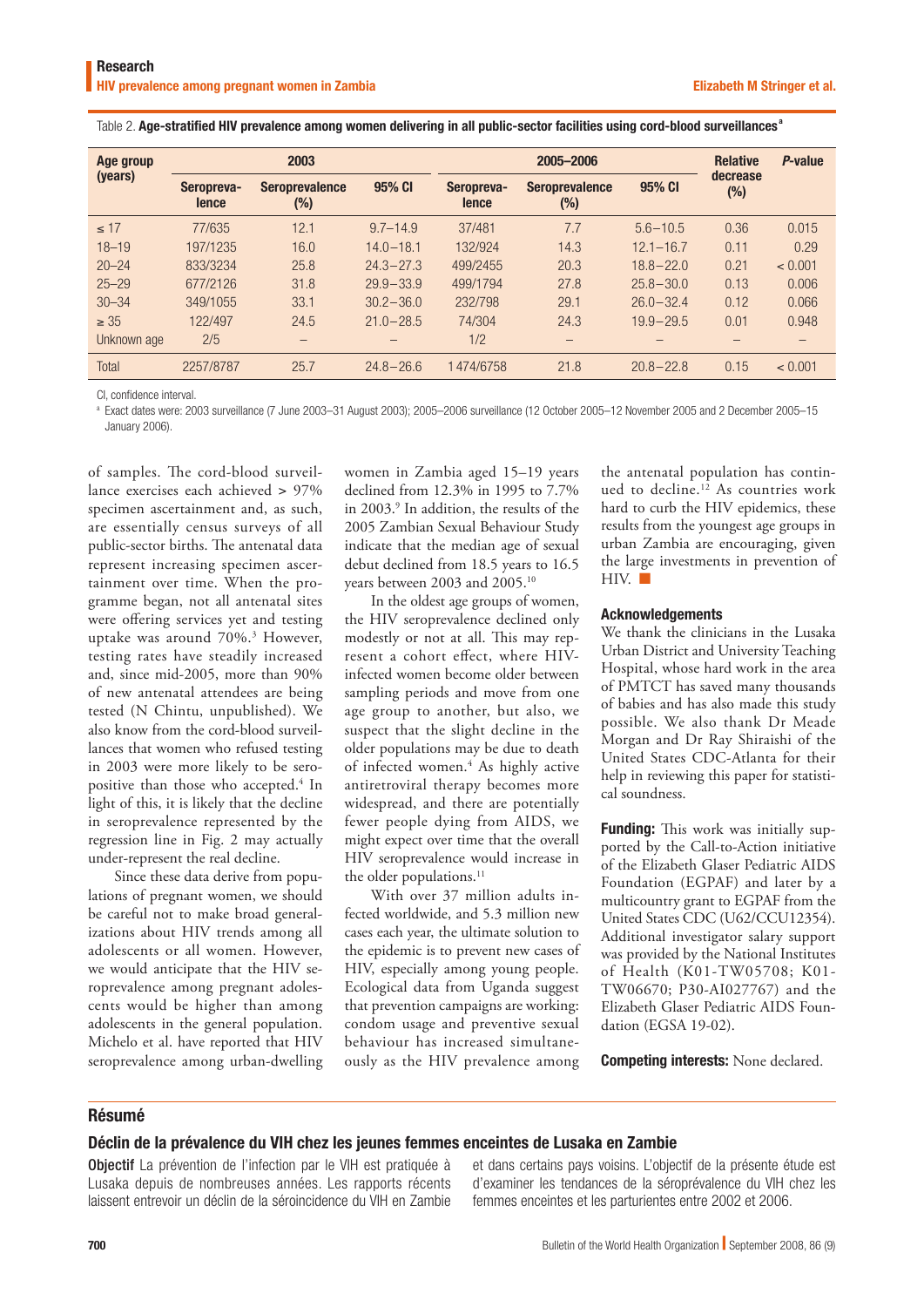#### Elizabeth M Stringer et al.

#### Research HIV prevalence among pregnant women in Zambia

Méthodes Nous avons analysé les tendances de la séroprévalence du VIH à partir de deux sources d'informations provenant de Lusaka : (i) les données anténatales d'un programme couvrant la ville et visant à prévenir la transmission mère-enfant du VIH et (ii) des données d'accouchement fournies par deux surveillances à partir du sang du cordon, anonymes et non reliées, réalisées en 2003, puis une nouvelle fois sur la période 2005-2006, dans lesquelles on a prélevé et analysé des échantillons pour plus de 97 % des naissances intervenues dans le secteur public sur chacune des périodes précitées.

Résultats Entre juillet 2002 et décembre 2006, le district de Lusaka a pratiqué plus de 243 302 dépistages du VIH chez des femmes enceintes, parmi lesquelles 54 853 (22,5 %) étaient infectées par ce virus. Sur cette période, la séroprévalence du VIH parmi les femmes enceintes testées a baissé constamment, passant de 24,5 % au troisième trimestre 2002 à 21,4 % au dernier trimestre 2006 (p < 0,001). Les surveillances à partir du sang du cordon ont été menées entre juin et août 2003 et entre octobre 2005 et janvier 2006. Globalement, la séroprévalence du VIH est tombée de 25,7 % en 2003 à 21,8 % en 2006-2006 ( $p = 0.01$ ). Chez les femmes de 17 ans et moins, la séroprévalence est passée de 12,1 % à 7,7 % ( $p = 0.015$ ).

Conclusion La séroprévalence du VIH semble baisser chez les femmes enceintes et les parturientes de Lusaka. C'est chez les femmes de 17 ans et moins que cette baisse est la plus forte, ce qui suggère une diminution de la séroincidence dans cette importante tranche d'âge.

## Resumen

## Disminución de la prevalencia de VIH entre embarazadas jóvenes en Lusaka, Zambia

Obietivo Desde hace ya muchos años se aplican en Lusaka medidas de prevención de la infección por VIH. Algunos datos recientes parecen indicar que se ha producido una disminución de la seroincidencia de VIH en Zambia y en algunos países vecinos. El objetivo de este estudio fue examinar las tendencias de la seroprevalencia de VIH entre las mujeres embarazadas y parturientas entre 2002 y 2006.

Métodos Analizamos las tendencias de la seroprevalencia de VIH en Lusaka a partir de dos fuentes: (i) datos prenatales de un programa de prevención de la transmisión del VIH de la madre al niño que abarcaba toda la ciudad, y (ii) datos sobre partos extraídos de dos sistemas anónimos independientes de vigilancia de la sangre de cordón umbilical aplicados en 2003 y de nuevo en 2005–2006, que permitieron obtener y analizar muestras en más del 97% de los nacimientos registrados en el sector público en cada periodo.

Resultados Entre julio de 2002 y diciembre de 2006, el distrito de

Lusaka analizó la serología VIH de 243 302 mujeres que recibieron atención prenatal; 54 853 (22,5%) estaban infectadas por el virus. A lo largo de ese periodo, la seroprevalencia de VIH entre las mujeres que recibieron atención prenatal y se sometieron a los análisis disminuyó de forma sostenida del 24,5% en el tercer trimestre de 2002 al 21,4% en el último trimestre de 2006 (p < 0,001). Las medidas de vigilancia de la sangre de cordón se aplicaron entre junio y agosto de 2003 y, nuevamente, entre octubre de 2005 y enero de 2006. La seroprevalencia global de VIH cayó del 25,7% en 2003 al 21,8% en 2005–2006 (p = 0,001). Entre las mujeres ≤ 17 años, la seroprevalencia disminuyó del 12,1% al 7,7% ( $p = 0.015$ ).

Conclusión La seroprevalencia de VIH parece estar disminuyendo entre las mujeres en fase prenatal y parturientas en Lusaka. La reducción es especialmente acusada entre las muchachas ≤ 17 años, lo que lleva a pensar en una reducción de la seroincidencia en ese importante grupo de edad.

# **ملخص**

## **انخفاض معدل انتشار فريوس اإليدز بني صغار الحوامل يف لوزاكا، بزامبيا**

**الغرض**: تتواصل جهود الوقاية من فريوس اإليدز يف لوزاكا منذ سنوات عديدة. وتشري التقارير الحديثة إىل إمكانية انخفاض معدل الوقوع املصيل لفريوس اإليدز يف زامبيا وبعض البلدان املجاورة لها. وقد استهدفت هذه الدراسة الوقوف عىل اتجاهات االنتشار املصيل لفريوس اإليدز بني السيدات الحوامل واملاخضات يف الفرتة من 2002 إىل .2006

ا**لط يقة**: أجرى الباحثون تحليلاً لاتجاهات الانتشار المصلى لفيروس الإيدز من مصدرين في لوزاكا، هما: (أ) معطيات سابقة للولادة مستمدة من برنامج لاتقاء سراية الفيروس من الأم إلى الطفل، منفَّذ على مستوى المدينة، (ب) معطيات أثناء الوالدة مستمدة من دراستني منفصلتني غافلتني عن األسامء، أجريتا في عام 2003 ثم في 2005-2006، لترصُّد دم الحبل السُّري، حيث تم أخذ وتحليل عينات من أكرث من 97% من الوالدات التي متت يف مرافق القطاع العام في كل فترة من الفترتين.

**املوجودات**: قامت منطقة لوزاكا يف الفرتة من متوز/يوليو 2002 إىل كانون األول/ديسمرب 2006 بتحري فريوس اإليدز لدى 302 243 امرأة قبل الوالدة؛

وكان 853 54 منهن (نسبة %22.5) مصابات بعدوى الفبروس. وتبن أيضاً خلال هذه الفترة أن الانتشار المصلى للفيروس بين المترددات على العىادات قبل الوالدة، الاليت تم اختبارهن، قد انخفض بشكل منتظم من 24.5% يف الربع الثالث من عام 2002 إلى 21.4% في الربع الأخير من عام 2006 (نسبة ً،<br>ا الاحتمال أقل من 0.001). وأجريت دراسات ترصد دم الحبل السُّري في الفترة من حزيران/يونيو إلى آب/أغسطس 2003، ثم في الفترة من تشرين الأول/أكتوبر 2005 إلى كانون الثاني/يناير 2006. ولوحظ انخفاض عـام في االنتشـار املصيل لفريوس اإليـدز مـن 25.7% يف عـام 2003 إىل 21.8% يف الفترة 2005-2006 (نسبة الاحتمال = 0.001). وانخفض الانتشار المصلي بن السيـدات الاليت هن يف عمـر 17 عاماً أو أقل، من 12.1% إىل 7.7% )نسبة  $|0.015| = 0.01$ .

الاستنتاج: يبدو أن الانتشار المصلى لفيروس الإيدز آخذ في الانخفاض بين السيدات اللاتي هن في عمر 17 عاماً أو أقل، مما يوحي بانخفاض في الوقوع املصيل للفريوس يف هذه الفئة العمرية املهمة.